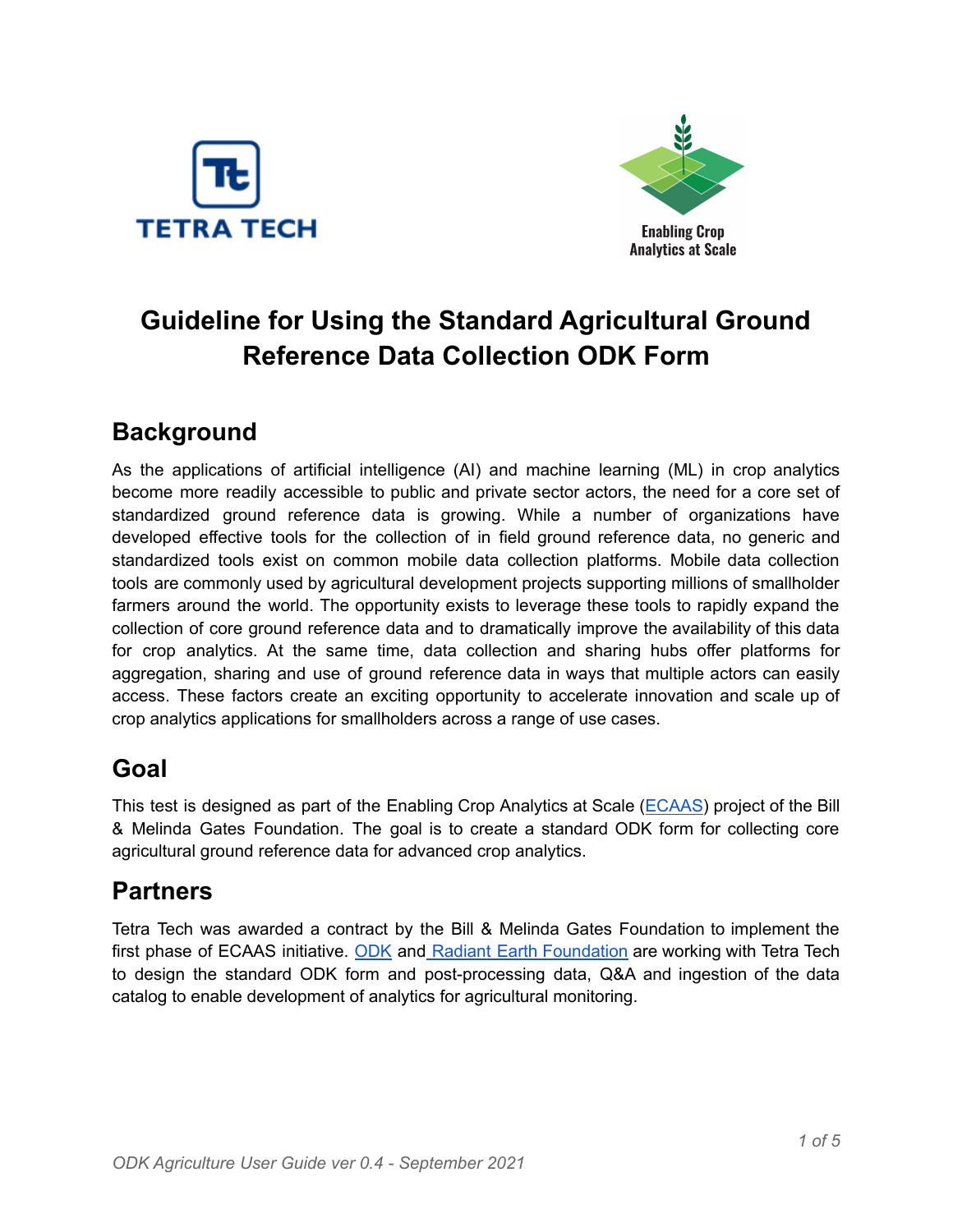### **Access the Form**

#### **Data Model**

You can see the full list of form questions in this [document](https://docs.google.com/document/d/1--EMgifXQKuQHeDA8gDUbPFosqJtsFrZjxQ-pcN-Oxw/edit?usp=sharing).

#### **Form Overview**

You can watch this short [video](https://youtu.be/d3CpqR6zbK8) to see the form in action.

#### **Download the Form**

This form requires Android 5.1 or later and ODK Collect v2021.2.4 or later. If you do not have these versions, please upgrade first.

- 1. Go to the Play Store and download or upgrade to the latest [version](https://play.google.com/store/apps/details?id=org.odk.collect.android) of ODK Collect (currently v2021.2.4).
- 2. Your next steps depend on your install type.
	- New install: Tap the Configure with QR code button on the first launch screen.
	- Existing install: Tap the Project icon on the upper right of the main screen, then tap Add project.



- 3. Scan the following QR code to the right of this text.
- 4. Press Fill Blank Form and you should see the form named "ECAAS Field Mapper".

# **Community Forum**

We have established an online community forum that you can access at

[https://community.cropanalytics.net.](https://community.cropanalytics.net) We encourage you to join the forum to connect with the ECAAS team and other members of the community, and share feedback or ask questions about the ODK field mapper form that you will use in this survey.

### **How to Collect Data**

The goal of this data collection is to capture polygons on the ground and their corresponding crop properties. With that in mind, you can collect a geo-boundary that is smaller than the actual field boundary if:

- a) The whole perimeter of the field is not accessible.
- b) The perimeter of the field is very large and not walkable.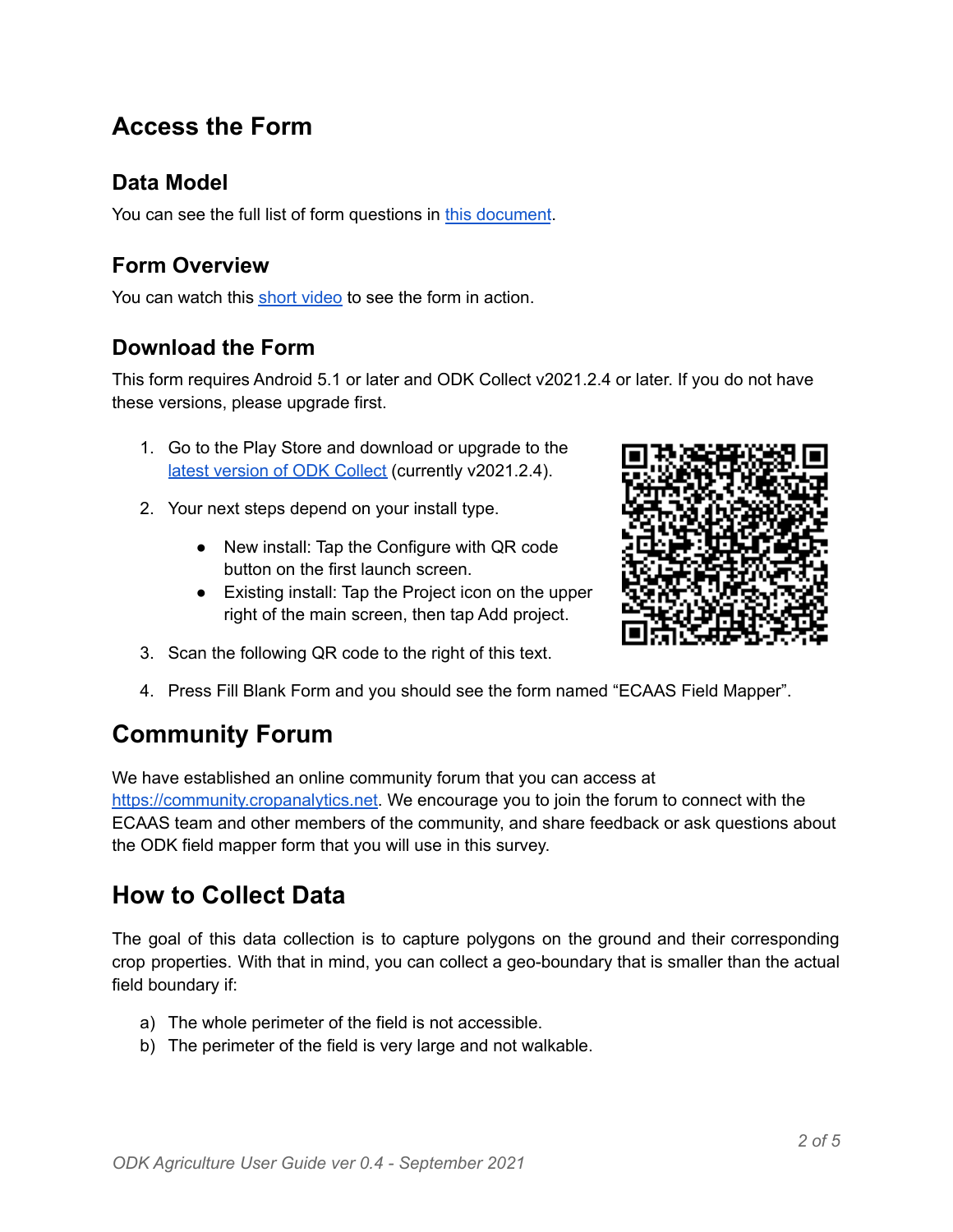c) There are multiple crops within the same field, and you can distinguish their boundaries. In this case, it is requested that you collect separate entries for each crop rather than using the intercropping option.

Follow these steps to record an entry in the form:

- The first two questions ask for the name of the organization and project. These will be used to easily identify and catalog your data for publication and analysis. Answers to these questions will default to your last saved value so you do not need to enter them each time.
- Next, you are asked how the consent of the farmer was collected to record his/her field's data. This question will guide how the data can be shared later on. Therefore, you need to inform the farmer about the intended use or publication of data and then record that in the form. The actual consent doesn't need to be recorded for each entry, and can be shared with the whole dataset at the end. If no consent is given by the farmer or village head/chief, or you do not have institutional consent, you cannot collect data. The answer to this question will default to your last saved value so you do not need to enter them each time.
- The next question will ask whether you are allowed to walk around the field and collect the GPS coordinates of the boundary. If you are not allowed to do so, you will collect one point in the center of the field. The answer to this question will default to your last saved value so you do not need to enter them each time.
- Next, you are asked if the field is fallow (and then the questions regarding crop type, etc are skipped). The answer to this question will default to your last saved value so you do not need to enter them each time.
- Next, you will be asked whether this form is being recorded post harvest. (This option can be used to record data such as crop type, water source, etc for the field during the previous growing season). The answer to this question will default to your last saved value so you do not need to enter them each time.
- The next question is about the class of the primary crop type. This form supports data collection for Food crops planted every year, Food crops planted every few years and Tree crops. Depending on your response, the rest of the questions will be customized.

For Food crops (both planted every year and every few years):

- Crop type(s) is the next set of questions. First, you are asked if this is an intercropped field. If the field is intercropped, you will be asked to enter the percentage of the field that is intercropped. Then, the primary crop type is asked, and if it is intercropped, the secondary crop(s) are recorded. The list contains some existing crops (most common), and there is an "Other" option if the crop you want to enter is not among the pre-populated ones. You can one select one crop as the Primary. Please use a consistent naming convention to enter any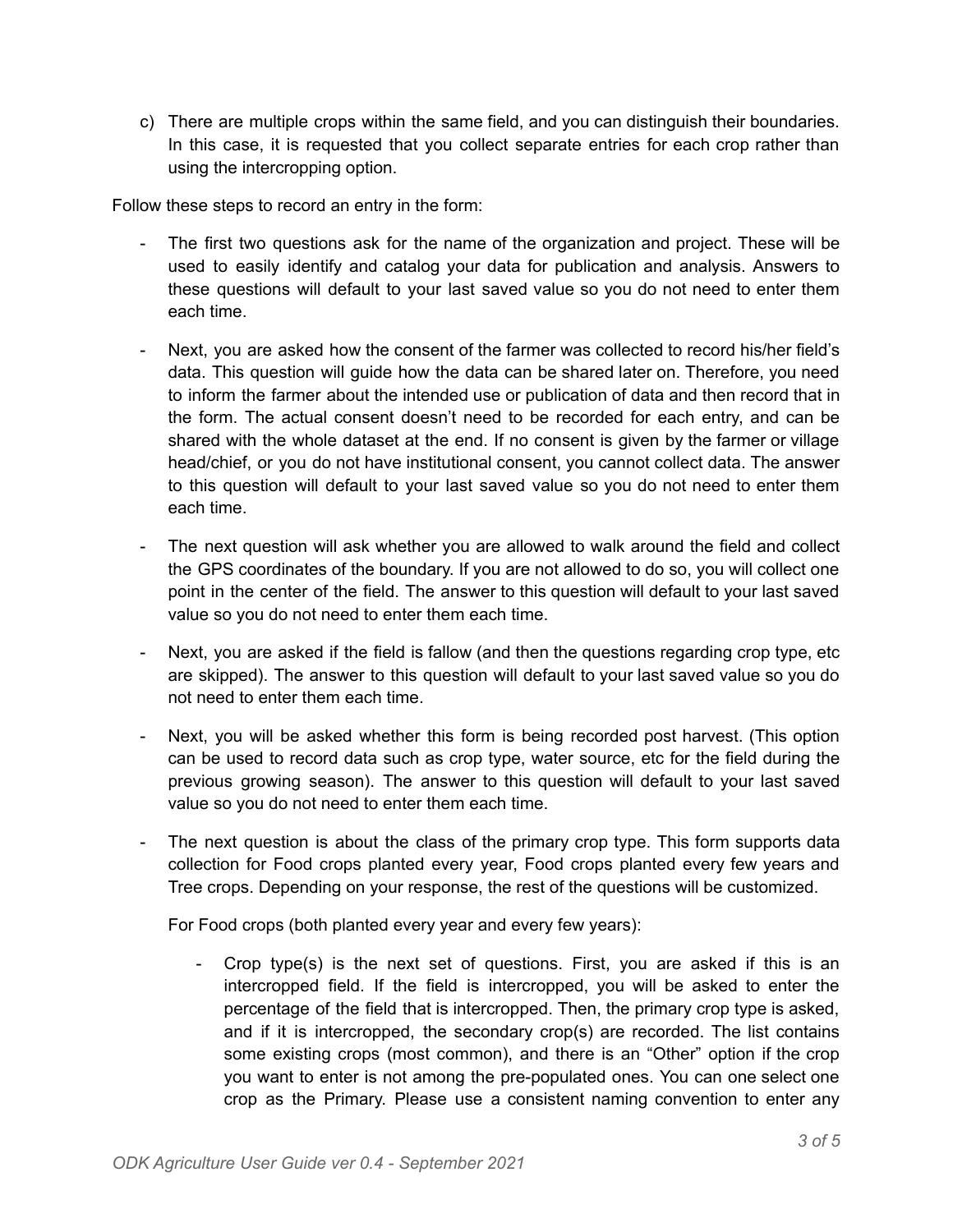new crops. We recommend using FAO [AGROVAC](http://aims.fao.org/standards/agrovoc/editorial_guidelines) ensure cross-domain specificity. The list/taxonomy of the crop names should be provided to surveyors in advance.

- [for cereal crops only] The next question will be about the crop development stage.
- Crop cut measurements can be entered next. This question is for projects that collect yield information through crop cuts. The answer to this question will default to your last saved value so you do not need to enter them each time.

If you opt-in to enter these measurements, you will be asked to enter the area of sampling and the dry weight of the produce for each sampling site. You have the option to select different measurement units for the area and the weight, and add as many sites as you want. Area and weight units will default to the last entered value.

Planting and Harvest Date are the next two questions. For both of them you can either enter a full date or a Month and Year. If the dates are not known, you can select "Date not known". It's recommended to capture the full date for both of these if they are known. This will support developing better in-season forecasting models.

For Tree Crops the questions will be

- The primary crop will be asked first. If it's coffee, the next question will be about the variety of the coffee.
- Next question will record the number of trees in the field.
- Then the year that the majority of the trees have been planted is asked.
- Crop yield measurements can be entered next. This question is for projects that collect yield information. The answer to this question will default to your last saved value so you do not need to enter them each time.

If you opt-in to enter these measurements, you will be asked to enter the dry weight of the produce for each sampling tree. You have the option to select different measurement units for the weight, and add as many trees as you want. Measurement units will default to the last entered value.

- Finally the Harvest Date is recorded. You can either enter a full date or a Month and Year. If the dates are not known, you can select "Date not known". It's recommended to capture the full date if it's known. This will support developing better in-season forecasting models.
- Next, the water source is recorded.